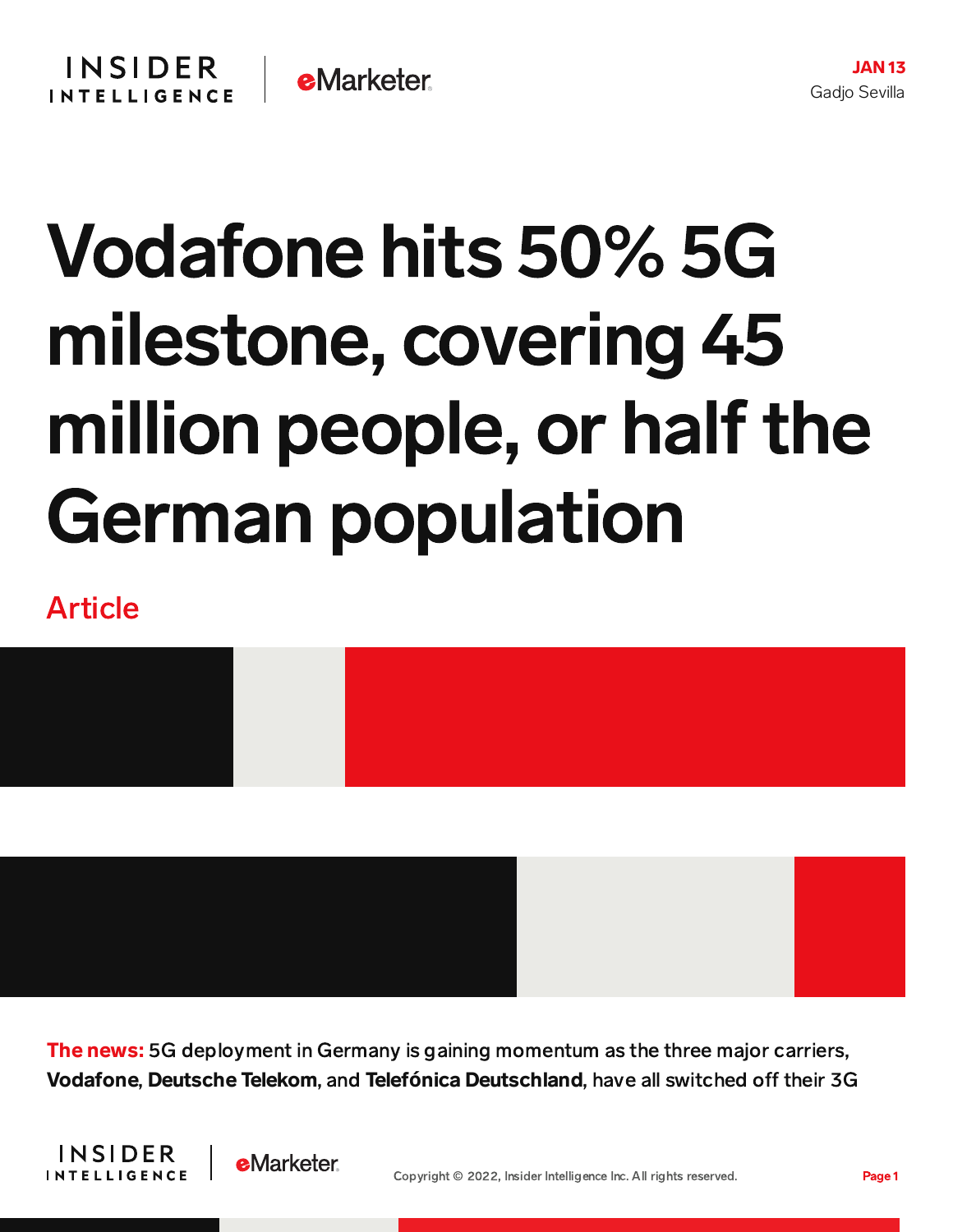networks to focus on wider 4G expansion and deployment of 5G networks in the country.

Why it**'**s worth watching: Germany is leading the way to successful nationwide 5G network rollout. Vodafone Germany CEO Hannes Ametsreiter said the rollout of 5G took place twice as fast as originally planned, [per](https://www.lightreading.com/5g/vodafone-germany-hits-50--5g-milestone/d/d-id/774540) Light Reading.

Vodafone Germany's initial goal was to supply around 20 million people with 5G by the start of 2022. It has more than doubled that number by covering 45 million people, or over half the population of around 83 million.

- Vodafone Germany has deployed 18,000 5G antennas at 6,000 locations. Its 5G relies on a mix of frequencies, with 3.6GHz used in city centers and larger venues, 1.8GHz in suburban residential areas, and the 800MHz frequency in rural areas.
- Deutsche Telekom said 63,000 antennas are now transmitting 5G, while 3,500 antennas have been upgraded to support 5G standalone. The operator also claimed its 5G network now covers 90% of Germany's population and is aiming to achieve 90% geographic coverage by 2025.
- Telefónica Deutschland said it would cover 50% of the population with 5G by the end of 2022, with 30% already achieved by the end of 2021.
- In comparison, [most](https://www.speedtest.net/ookla-5g-map) of the US has access to 5G coverage, on paper, but there's a lot of confusion regarding 5G [mislabeling](https://content-na2.emarketer.com/t-mobile-new-5guc-network-category-makes-already-confusing-5g-network-space-worse) and instances where carriers reporting 5G network access are actually just increasing 4G-LTE speeds.
- [5G-C](https://content-na2.emarketer.com/at-t-verizon-reject-faa-s-request-delay-5g-rollout-despite-potential-danger-aircraft) band spectrum, which launches in the US on January 19, isn't a factor in the Germany deployments as it is still a [nascent](https://www.fiercewireless.com/private-wireless/c-band-for-5g-private-wireless-takes-a-test-run-germany) technology in the country.

**The opportunity:** Germany's Big Three carriers all agree that 5G is being rolled out faster than all previous mobile network standards; this has likely been accelerated by cooperation among carriers.

German carriers are also benefiting from [standardized](https://www.totaltele.com/512028/Standardised-framework-agreements-ease-5G-deployment-in-Germany) 5G frameworks designed to ease deployment in Germany. An agreement between 1&1 Versatel and BUGLAS, the German Fiber Optic Association, allows 70 local operators to participate in 5G expansion.

The big takeaway: Germany is bucking the trend of slow 5G rollout and [adoption](https://www.thenationalnews.com/business/technology/2021/09/03/global-consumers-slow-to-adopt-5g-enabled-devices/) thanks to thriving competition balanced with standardized frameworks and carrier cooperation.

**INSIDER** 

**INTELLIGENCE** 

**e**Marketer